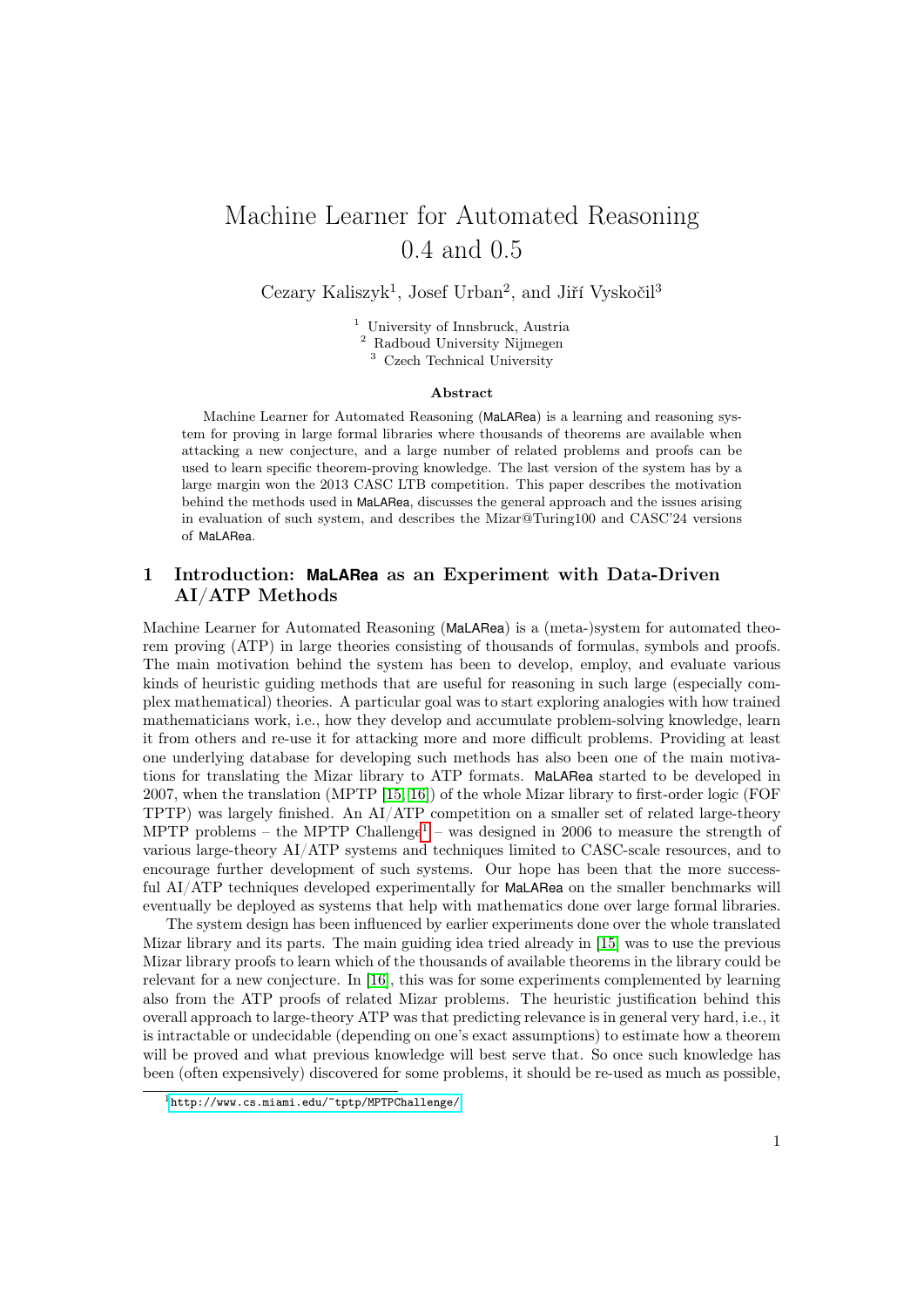becoming an integral part of the ATP algorithms, instead of disregarding it and relying just on simpler (e.g., symbol-based) pre-programmed criteria that (at least currently) do not seem to be quite successful in emulating the reasoning processes leading to the human discovery of complicated mathematical proofs. Such approach to algorithm design has been recently called data-driven [\[13\]](#page-5-2). This paradigm does not seem yet entirely established in the domain of Automated Reasoning, despite its generally acknowledged crucial role in recent major AI (and also AR) achievements such as the IBM Watson system. We hope that the techniques and results described here will motivate further interest in such ATP methods. The paper is organized as follows. Section [2](#page-1-0) explains the main techniques implemented in the early versions of MaLARea. Section [3](#page-2-0) briefly discusses the various concerns and issues related to evaluating such AI/ATP systems. Sectio[n4](#page-3-0) describes the version of MaLARea used at the Mizar@Turing100 AI/ATP competition, and Section [5](#page-4-0) describes the version used at the CASC'24 competition.

### <span id="page-1-0"></span>2 Basic Ideas and Techniques

The basic techniques used already by early versions of MaLARea are described in detail in [\[17,](#page-5-3) [20\]](#page-5-4). The metasystem relies on one or several core ATPs (originally SPASS [\[21\]](#page-5-5) and E [\[12\]](#page-5-6)) and one or several machine learners (originally the naive Bayes learner provided by the SNoW system [\[2\]](#page-5-7)). The goal in benchmarks like the MPTP Challenge is to solve as many large-theory problems as possible within a global time limit. This allows systems to spend time on analyzing and solving different problems, and to transfer the knowledge obtained while solving one problem to other problems. The main way how MaLARea does this is by incremental exploration and learning of the relevance relation saying which (sets of) existing theorems are likely to be useful for proving a given conjecture. Making decisions about which of the problems to attack next, which axioms to use, and how it is going to improve the overall knowledge about the relevance relation is an instance of the general exploration vs. exploitation framework studied, e.g., on multi-armed bandits [\[3\]](#page-5-8) in the domain of reinforcement learning [\[14\]](#page-5-9).

Preprocessing, Features: The system starts by several pre-processing steps done on the input set of all problems, during which the formulas in the problems are syntactically normalized (using the tptp4X tool from the TPTP distribution) and checked for duplicate names. Different names for the same formula are merged into one unique name. This typically later benefits the learning of the relevance relation, which targets the formula names. More elaborate schemes for normalization in large libraries are possible (and could benefit the knowledge re-use even more): for example, splitting of all conjunctions (and naming the conjuncts) and normalizing also the symbol names using recursive content-based hashing has been recently introduced for the whole Flyspeck [\[7\]](#page-5-10). The normalized formulas are then subjected to the initial extraction of suitable features that approximate the formulas for the learning systems. In the first version, only the set of (non-variable) symbols was used. In the later versions, the set of all terms in all formulas was enumerated using a tool based on E prover's shared term banks, and the serial numbers of the shared terms (or just their internal string representation) were added to the set of formula features. Overlap (measured, e.g., using the Jaccard index [\[5\]](#page-5-11)) on such feature sets then provides a much more detailed notion of similarity between two formulas. Since this notion of similarity can be too fine, various further modification of this idea have been considered. One that was also introduced early is the use of just one generic variable in all formulas, so that terms that differ only in variables can still give rise to similarity between formulas. Again, this idea has been in recent related systems extended in various ways [\[6,](#page-5-12) [9\]](#page-5-13). The number of such features can be quite high (thousands to millions, depending on the size of the data set), however for relatively simple sparse learning methods such as naive Bayes this is not an efficiency problem when compared to the times used by the ATPs. In addition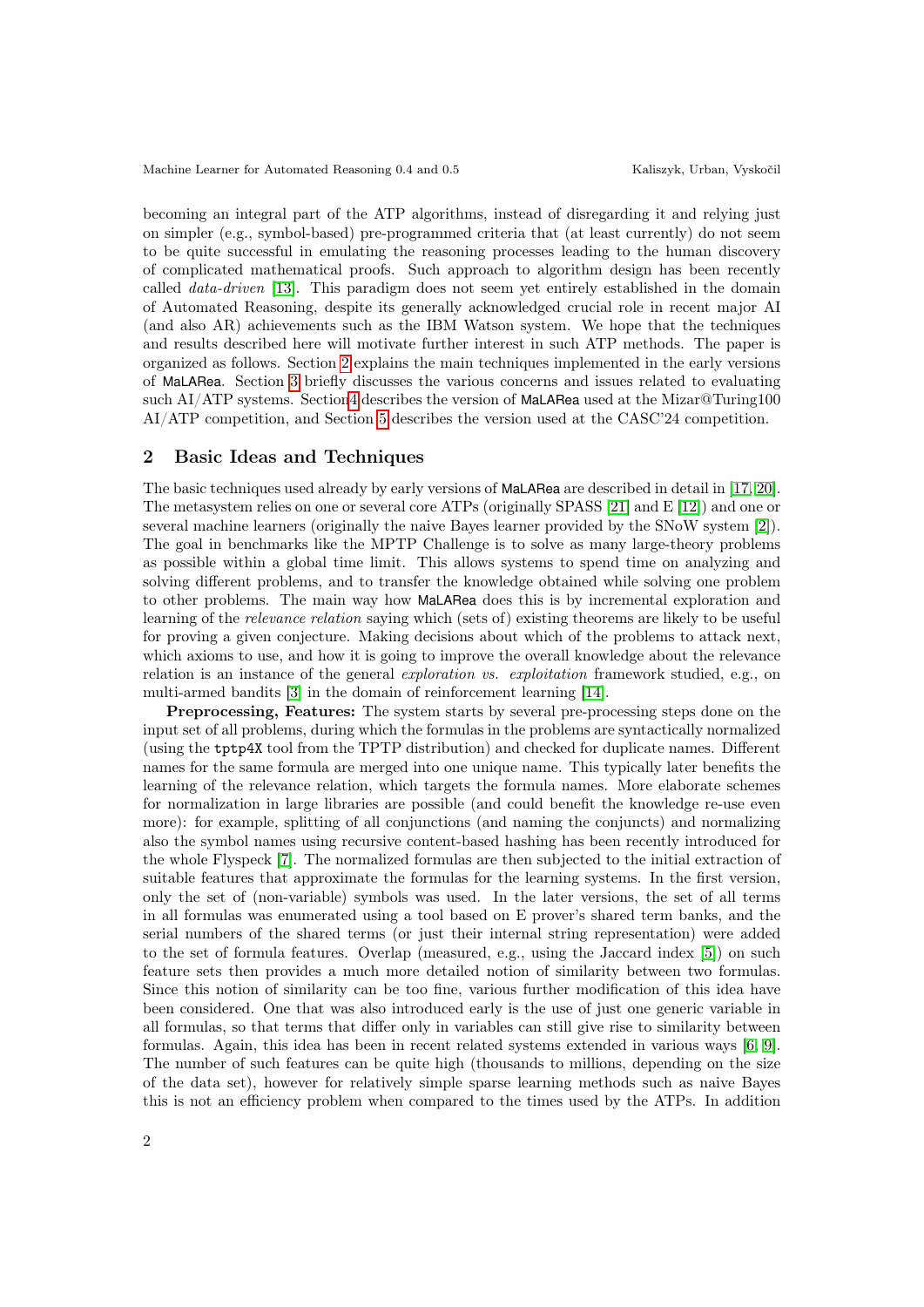to such purely syntactic features, much more semantic formula features were added in [\[20\]](#page-5-4) (no longer during the preprocessing phase), based on the validity of the formulas in a large pool of finite models that are typically created dynamically as counter-examples during the main MaLARea loop execution. Unlike the syntactic proximity, which will make the formulas  $\phi$  and  $\neg \phi$  very close, the model-based proximity should much better correspond to the "true" semantic relation" of the formulas in the Lindenbaum algebra, providing also basis for using (and learning) straightforward (counter-)model-based criteria for premise selection [\[20\]](#page-5-4).

Main Loop: After the preprocessing steps, the system proceeds by running the main loop which interleaves the work of the ATP systems with the work of the learning (and other premise-selection) systems. Based on the conjecture features and previous proofs, the learning systems try to select the most relevant premises for the conjectures that are still unproved. The ATP systems in turn try to (dis)prove the problems with various numbers of the most relevant premises, adding more proofs or counter-models to the common (initially empty) knowledge base. There are various options that govern this main loop, controlling mainly the premise numbers, time limits, and the speed of re-learning on the knowledge base when new proof (or counter-model) data become available. The loop ends either by solving all problems, timing out, or after trying all allowed combinations of premise numbers and time limits for the remaining conjectures without obtaining any new information (proof or counter-model) that could update the relevance relation. The main purpose behind this loop is to efficiently combine educated guessing (induction) based on the current knowledge of the world with deductive confirmation (or disproof) of such guesses, which produces further knowledge. The early versions of MaLARea outperformed other systems on (the large-theory division of) the MPTP Challenge and also on the Mizar category of the first (2008) CASC LTB (large-theory batch) competition.

# <span id="page-2-0"></span>3 Large-Theory Competitions and Evaluating **MaLARea**

A major issue triggered by MaLARea turned out to be the evaluation of such AI systems. Until the introduction of the LTB division in 2008 (consisting then of the Mizar, SUMO, and Cyc problems), the CASC competition largely prohibited knowledge re-use between different problems and systems that would come with pre-recorded information about the solutions of other (typically TPTP) problems.[2](#page-2-1) Good knowledge extraction and re-use is however the main research topic of data-driven AI methods. The MPTP Challenge addressed this dilemma by (i) keeping the CASC rules preventing pre-recording, (ii) allowing arbitrary recording and re-use between the problems within the competition time, (iii) providing sufficiently many –  $252$ related problems of varied difficulty, and (iv) allowing further knowledge re-use by letting systems return to unsolved problems. An even better solution (similar, e.g., to machine learning competitions such as the Netflix Challenge) would have been to use a public dataset for system preparation and an unknown similar dataset for evaluation. To some extent this was realized in the first (2008) CASC LTB competition, when the MPTP Challenge benchmark could be used for preparing systems, but the competition data for the Mizar category (following the same design as the MPTP Challenge) were unknown prior to the competition. The next (2009) CASC LTB however significantly decreased the number of Mizar competition problems (to 40), and focused on a query answering mode, in which systems are additionally not allowed not to return to unsolved problems (point (iv) above). This LTB setup was kept until 2012. A real-time query answering mode is in principle a valid scenario in large-theory formal mathematics [\[7,](#page-5-10) [19,](#page-5-14) [9\]](#page-5-13), but the low number of preceding competition problems results in only a few

<span id="page-2-1"></span><sup>2</sup>The fine point of such rules is of course construction of targetted ATP strategies and their use based on problem classification methods. The finer such methods are, the closer they are to pre-recording information about the problem solutions.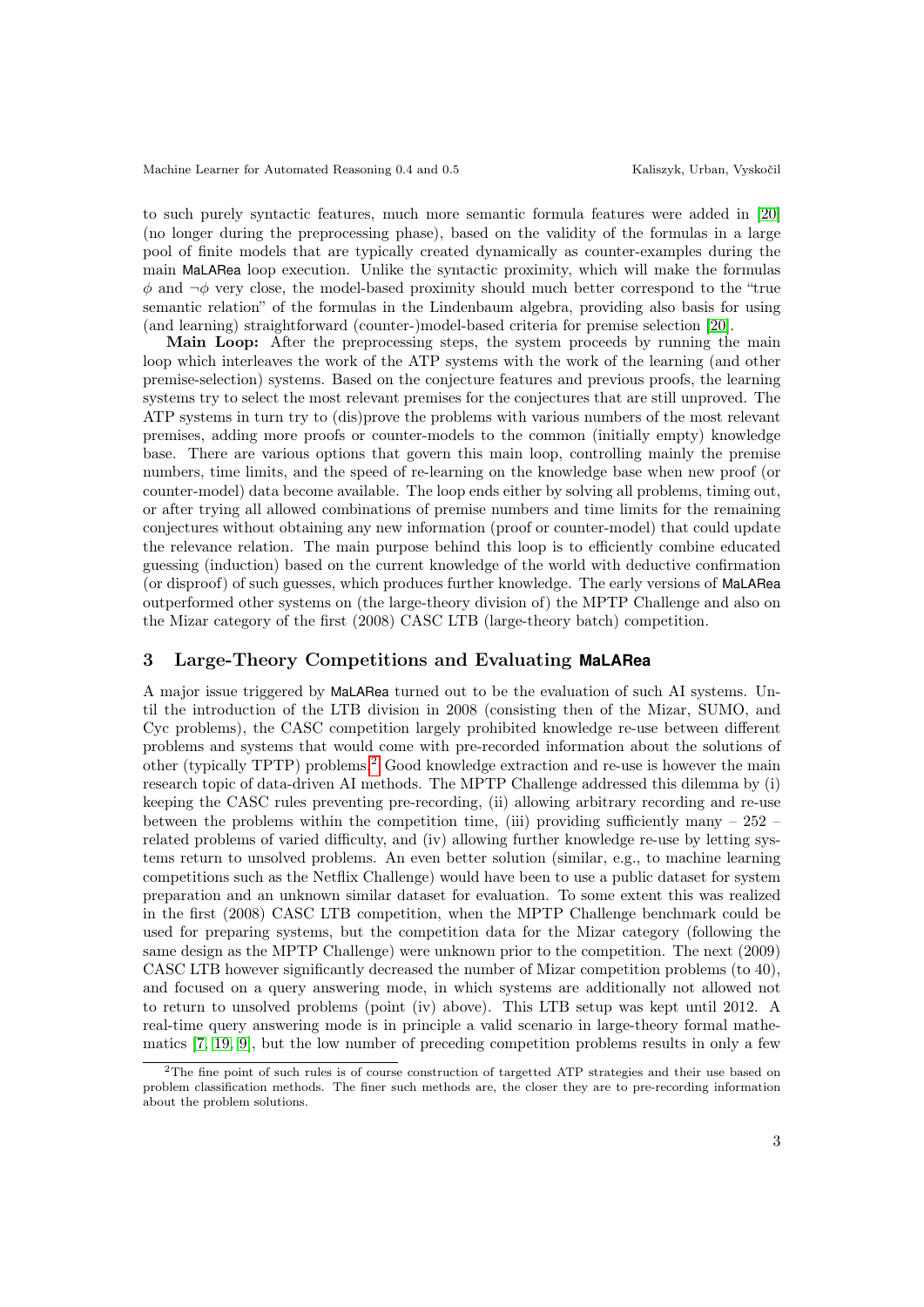proofs to learn from, which mostly does not correspond to reality in (formal) mathematics. Such simplification (denial of existence of great amount of useful data) obviously largely diminishes the usefulness of data-driven methods, whose development was the primary motivation behind MaLARea, MPTP, and the first large-theory benchmarks. Consequently, MaLARea did not compete in CASC LTB from 2009 to 2011.

#### <span id="page-3-0"></span>4 **MaLARea** 0.4 at Mizar@Turing100

In 2012, the Mizar@Turing100 competition brought back the possibility of learning from many related proofs. It was based on the larger MPTP2078 benchmark [\[1\]](#page-5-15) and followed the MPTP Challenge rules (using 400 competition problems), modified by additionally pre-releasing 1000 training problems together with a large number (13455) of their (ATP or Mizar) proofs. The systems were allowed to preprocess these problems and proofs in arbitrary way before the competition, and use any knowledge thus obtained in the competition.[3](#page-3-1) Three main additions were made to MaLARea, accommodating the new rules and taking into account recent largetheory research.

Use of the training proofs to initialize the learning systems: The 13455 training proofs were analyzed in the same way as the proofs obtained during the competition (extracting the premises used), and the resulting table became part of the competition system and used for the first learning at the start of the competition. The main interesting AI issue was how to best learn the relevance relation from many different proofs (on average 13) of the same problem. The experimentally obtained best answer to this was (at that time, for Mizar and available learners) to use the shortest proof available [\[11,](#page-5-16) [10\]](#page-5-17).

Use of non-learning predictors and their combining with learners: The research done in [\[11\]](#page-5-16) also motivated the second addition: using E's version of SInE [\[4\]](#page-5-18) to produce its own relevance ordering of premises, which may then be also linearly combined with the ordering produced by the machine learner. In [\[11\]](#page-5-16) such combination of rankers improved the final ATP performance by 10%.

Use of ATP strategies automatically constructed on the training data: The newly developed Blind Strategymaker (BliStr) strategy evolving system [\[18\]](#page-5-19) was used to automatically construct new ATP strategies on the training problems. Building of Blind Strategymaker itself was a response to the preliminary measurements showing that E 1.6 (used as the only ATP in MaLARea for the competition) could in 300s prove only 518 of the training problems, compared to 691 proved by Vampire 1.8.<sup>[4](#page-3-2)</sup> After 6 runs (30 hours of real time on 12-core Xeon 2.67GHz server), BliStr developed a set of E strategies that (using altogether 300s) raised the performance of E to about 650 training problems. This 25% improvement turned out to carry over also to the 400 competition problems, probably thanks to the relatively strong guards against overfitting (versatility criterion) used in the BliStr strategy-evolution loop [\[18\]](#page-5-19).

The overall MaLARea parameters have then been (manually) tuned on a random subset of 100 problems from the training dataset, restricting the training data to the remaining 900 problems. To speed up the expensive testing runs, a file-based (content-indexed) cache of solutions was added, growing in the end to about 2.5M unique solutions. The final MaLARea version solved 257 of the 400 competition problems, but lost 17 due to a bug in proof delivery and thus came second. The version without the new E strategies solved only 214 problems [\[18\]](#page-5-19).

<span id="page-3-2"></span><span id="page-3-1"></span><sup>3</sup>This was broadly motivated by the presence of a large number of proofs in the ITP systems' libraries, and the possibility to often obtain different (often shorter) ATP proofs for the problems exported from such libraries. <sup>4</sup>Measured on pruned problems containing only the facts needed in the Mizar proofs.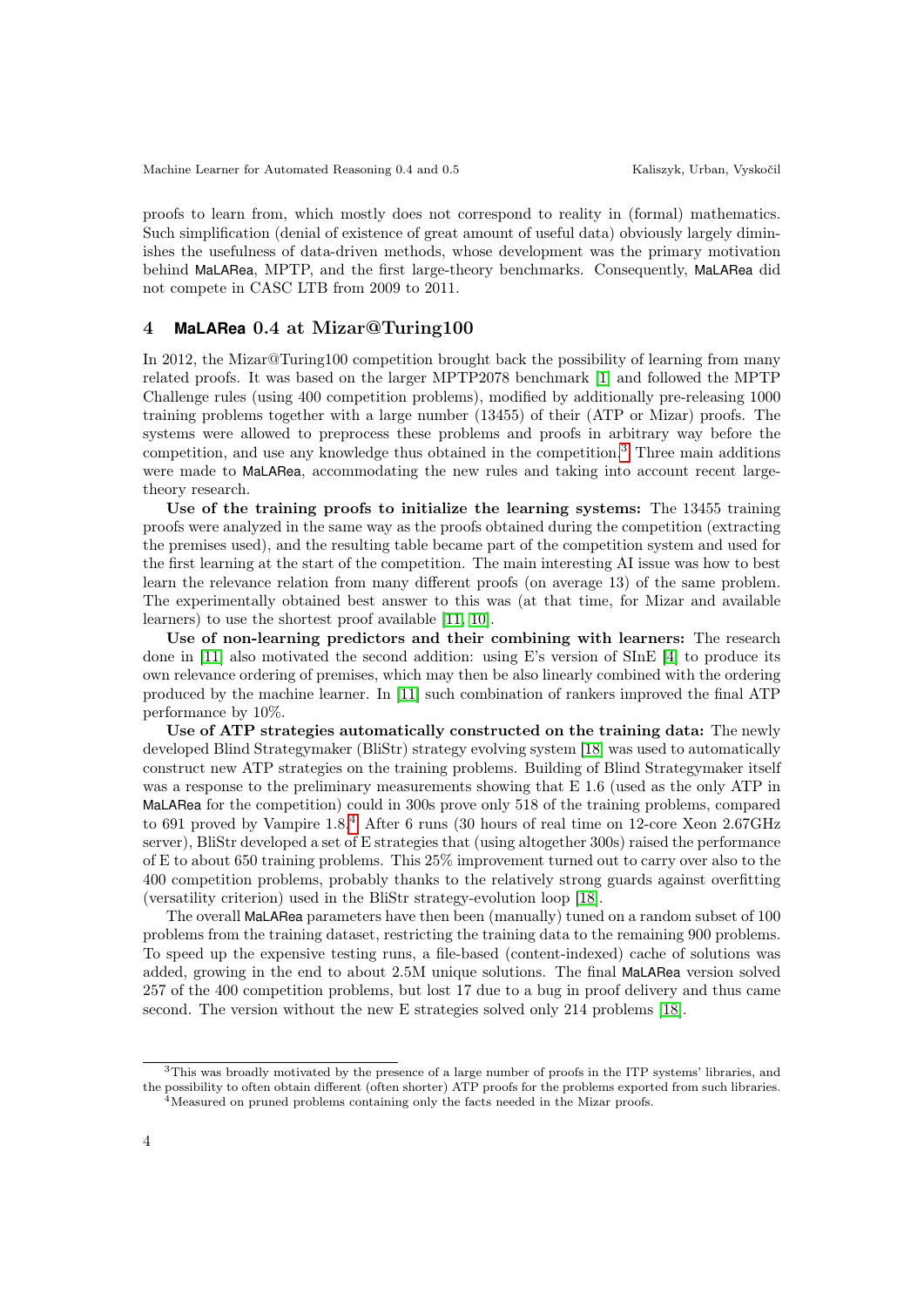# <span id="page-4-0"></span>5 **MaLARea** 0.5 at CADE'24

In 2013, CASC LTB (running for HOL, Isabelle and Mizar categories) also provided pre-training problems and solutions, however they had to be processed withing the overall competition time. The competition problems (250 for Mizar) themselves had to be processed in the *ordered* mode, i.e, without returning to previous unsolved problems. This made the "explore vs. exploit" heuristics in previous versions of MaLARea largely redundant, resulting in a 2013 re-implementation done from scratch which contains several new techniques and so far omits some of the (more complicated) old ones.

Main loop: Instead of deciding which problem to attack next, the system only has to decide how much time it spends in learning/predicting and in proving for each problem. Solving previously unsolved problems might still be beneficial for the learning [\[6\]](#page-5-12), but with 250 competition problems this did not seem sufficiently rewarding yet. The main loop thus consists only of (parallelized) running of predictors, followed by (parallelized) proving, which is (if successful) followed by proof pseudo-minimization [\[6\]](#page-5-12), usually producing better data for the learning.

**Predictors, features:** A family of distance weighted  $k$ -nearest neighbor  $(k\text{-NN})$  learners complemented by the IDF (inverse document frequency) feature weighting has recently shown very good prediction properties on the Flyspeck dataset [\[8\]](#page-5-20). Additionally, a lot of work (measuring distances and finding the nearest neighbors) can be simply shared in such families for different values of  $k$ . The final family thus consists of 4 subfamilies run in parallel with different IDF weightings and feature normalization, each of them using 8 values of k, producing 32 k-NN rankings very fast. These rankings can then be differently sliced, easily yielding over 100 premise selections for a given conjecture. An interesting alternative to the IDF feature preprocessing is the latent semantic analysis (LSA), for which the gensim toolkit<sup>[5](#page-4-1)</sup> was used, instructed to produce 400 topics (new features). Such features were used as an input to some  $k$ -NNs.

Strategies: The BliStr system has been extended to produce also good SInE strategies for E, and run several times on the Mizar@Turing100 training problems and the published Flyspeck data, producing further overall strengthenings [\[8\]](#page-5-20).

Global optimization: Several test runs were done on the 2012 Mizar@Turing100 competition data. The large number of premise selections produced during these runs were collected, and used as a pool of problems for finding the strongest combinations of the BliStr strategies with the predictors. The final ensemble consists of 40 combinations characterized by the selection of features,  $k$ -NN version, feature weighting, premise count, and ATP strategy.

Evaluation and Competition Performance: The final system solved 260 of the 400 Mizar@Turing100 competition problems (used for optimization here). On the unknown CASC'24 LTB competition data the system solved 239 problems out of 750. The second best system (E) 1.8-LTB) solved 135 problems. This is the largest relative distance (77% more) between the first and second system in CASC since Waldmeister's victory in the UEQ division in 2000.

## 6 Acknowledgements

It has been a great pleasure to use Stephan Schulz's open-source E prover. We now use E as the main ground ATP, E's implementation of SInE, its API for strategy specification, and its code base for our fast shared-term enumerator.

<span id="page-4-1"></span><sup>5</sup><http://radimrehurek.com/gensim/>